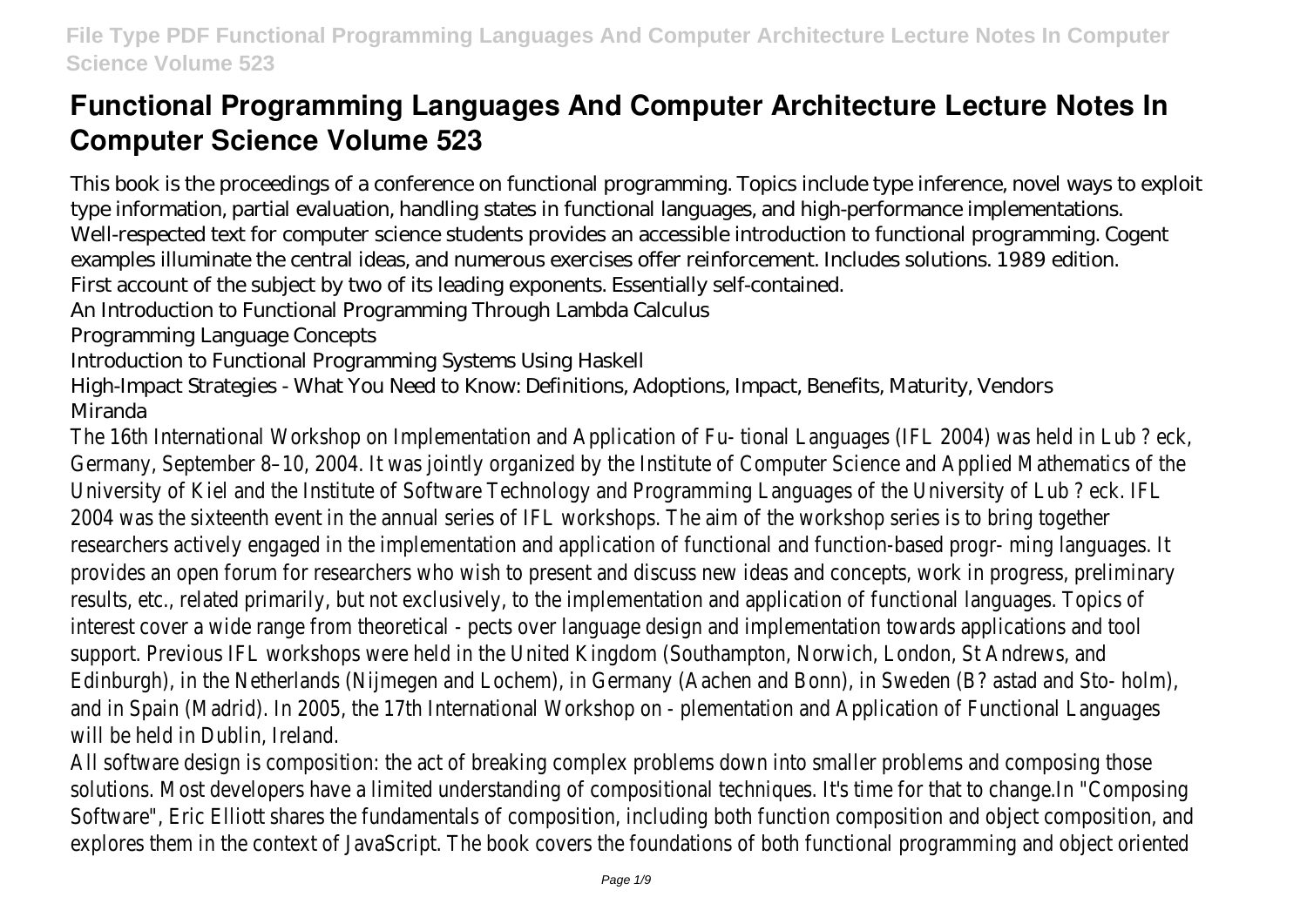programming to help the reader better understand how to build and structure complex applications using simple building blocks.You'll learn: Functional programmingObject compositionHow to work with composite data structuresClosuresHigher order functionsFunctors (e.g., array.map)Monads (e.g., promises)TransducersLensesAll of this in the context of JavaScript, the most used programming language in the world. But the learning doesn't stop at JavaScript. You'll be able to apply these lesson any language. This book is about the timeless principles of software composition and its lessons will outlast the hot languages frameworks of today. Unlike most programming books, this one may still be relevant 20 years from now.This book began life as popular blog post series that attracted hundreds of thousands of readers and influenced the way software is built at many higher growth tech startups and fortune 500 companies

This book introduces Miranda at a level appropriate for professionals with little or no prior experience in programming. The emphasis is on the process of crafting programs, solving problems, and avoiding common errors. Using a large number of running examples and case studies, the book encourages the design of well structured, reusable software together with proof correctness. A tear-out card enables readers to acquire a Miranda compiler from Research Software Ltd. at a substantial disco off the published list price.

An Exploration of Functional Programming and Object Composition in JavaScript

Nancy, France, September 16-19, 1985

Proceedings of the 1989 Glasgow Workshop 21–23 August 1989, Fraserburgh, Scotland

Trends in Functional Programming

# FUNCTIONAL PROGRAMMING LANGUAGES AND COMPUTER ARCHITECTURE

The second edition of Haskell: The Craft of Functional Programming is essential reading for beginners to functional programming and newcomers to the Haskell programming language. The emphasis is on the process of crafting programs and the text contains many examples and running case studies, as well as advice on program design, testing, problem solving and how to avoid common pitfalls. "1. Getting started In this chapter we will introduce some of the main concepts of functional programming languages. In particular we will introduce the concepts of value, expression, declaration, recursive function and type. Furthermore, to explain the meaning of programs we will introduce the notions: binding, environment and evaluation of expressions. The purpose of the chapter is to acquaint the reader with these concepts, in order to address interesting problems from the very beginning. The reader will obtain a thorough knowledge of these concepts and skills in applying them as we elaborate on them throughout this book. There is support of both compilation of FÄ programs to executable code and the execution of programs in an interactive mode. The programs in this book are usually illustrated by the use of the interactive mode. The interface of the interactive FÄ compiler is very advanced as e.g. structured values like tuples, lists, trees and functions can be communicated directly between the user and the system without any conversions. Thus, it is very easy to experiment with programs and program designs and this allows us to focus on the main structures of programs and program designs, i.e. the core of programming, as input and output of structured values can be handled by the FÄ system"--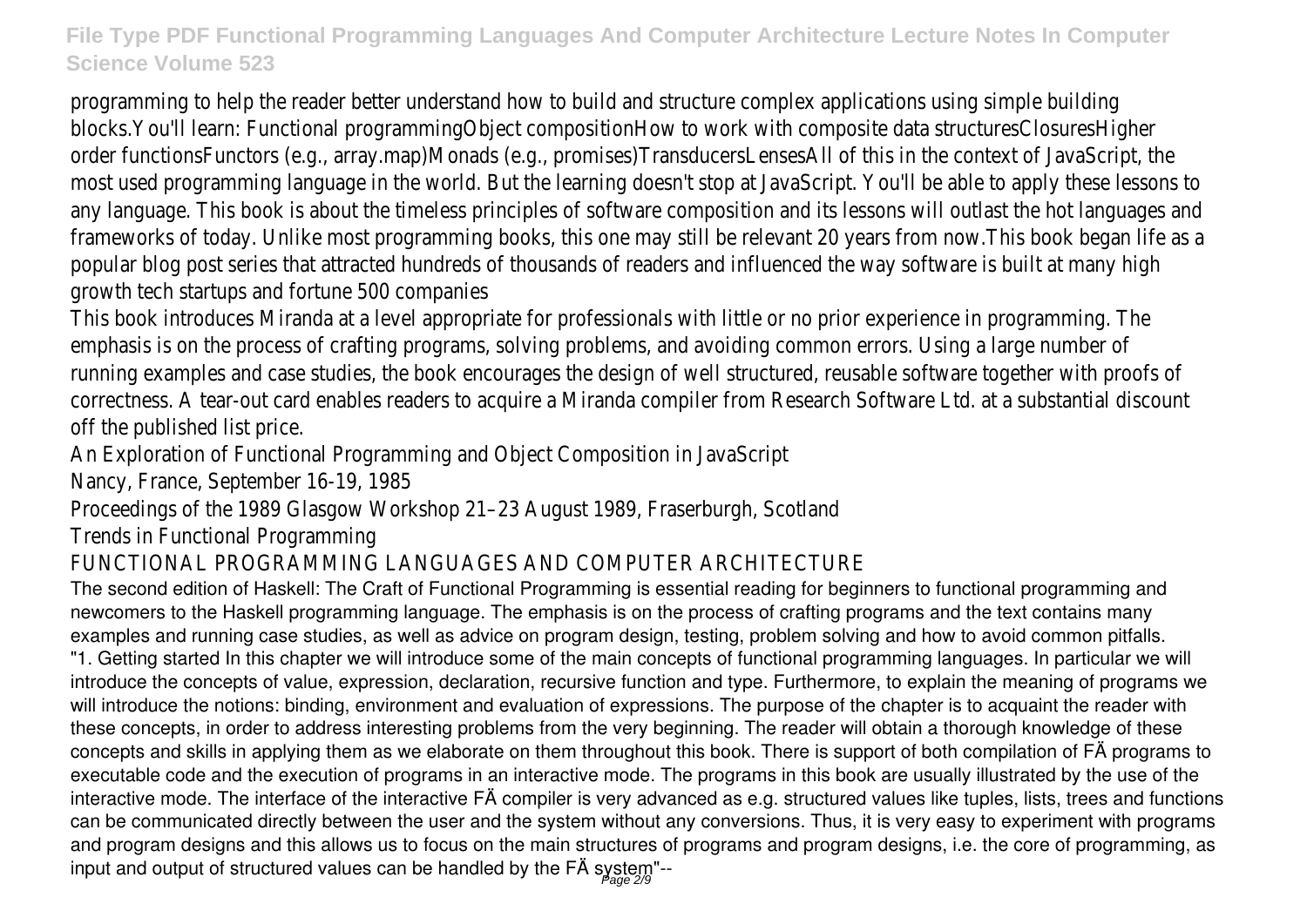Proceedings of the fourth international conference on Functional programming languages and computer architecture September 11 - 13, 1989, London United Kingdom.

Imperial College, London, September 11-13, 1989

Functional Programming Languages

Proceedings of a Conference Held at Nancy, France, 1985

#### Proceedings

### Real-World Functional Programming

This book explores the role of Martin-Lof s constructive type theory in computer programming. The main focus of the book is how the theory can be successfully applied in practice. Introductory sections provide the necessary background in logic, lambda calculus and constructive mathematics, and exercises and chapter summaries are included to reinforce understanding.

The basic concepts of applicative programming are presented using the language HASKELL for examples. In addition to exploring the implications for parallelism, a discussion of lamda calculus and its relationship with SASL is included. This book constitutes the refereed proceedings of the First International Symposium on Functional Programming Languages in Education, FPLE '95, held in Nijmegen, The Netherlands in December 1995. The 17 revised full papers included represent the current state-of-the-art in using functional languages in computer science education. Most papers report teaching experience in some detail, however, the emphasis is generally on technical issues. Functional languages are increasingly used for teaching in a number of important areas such as algorithms, data structures, compiler construction, computer architecture, computer graphics, mathematics, problem solving and the semantics of programming languages.

Portland, Oregon, USA, September 14-16, 1987. Proceedings

Functional Programming Languages 56 Success Secrets - 56 Most Asked Questions on Functional Programming

Languages - What You Need to Know

Nancy, France, September 1985

Implementation and Application of Functional Languages

Conference : Papers

*Functional Programming is a relatively new area of computer science. These proceedings contain 25 papers representing an excellent snapshot of the current state of functional programming and are written by the leading computer scientists in this aera. In some universities, a functional programming language is used as the introductory teaching language and computer architectures are being designed and investigated to support*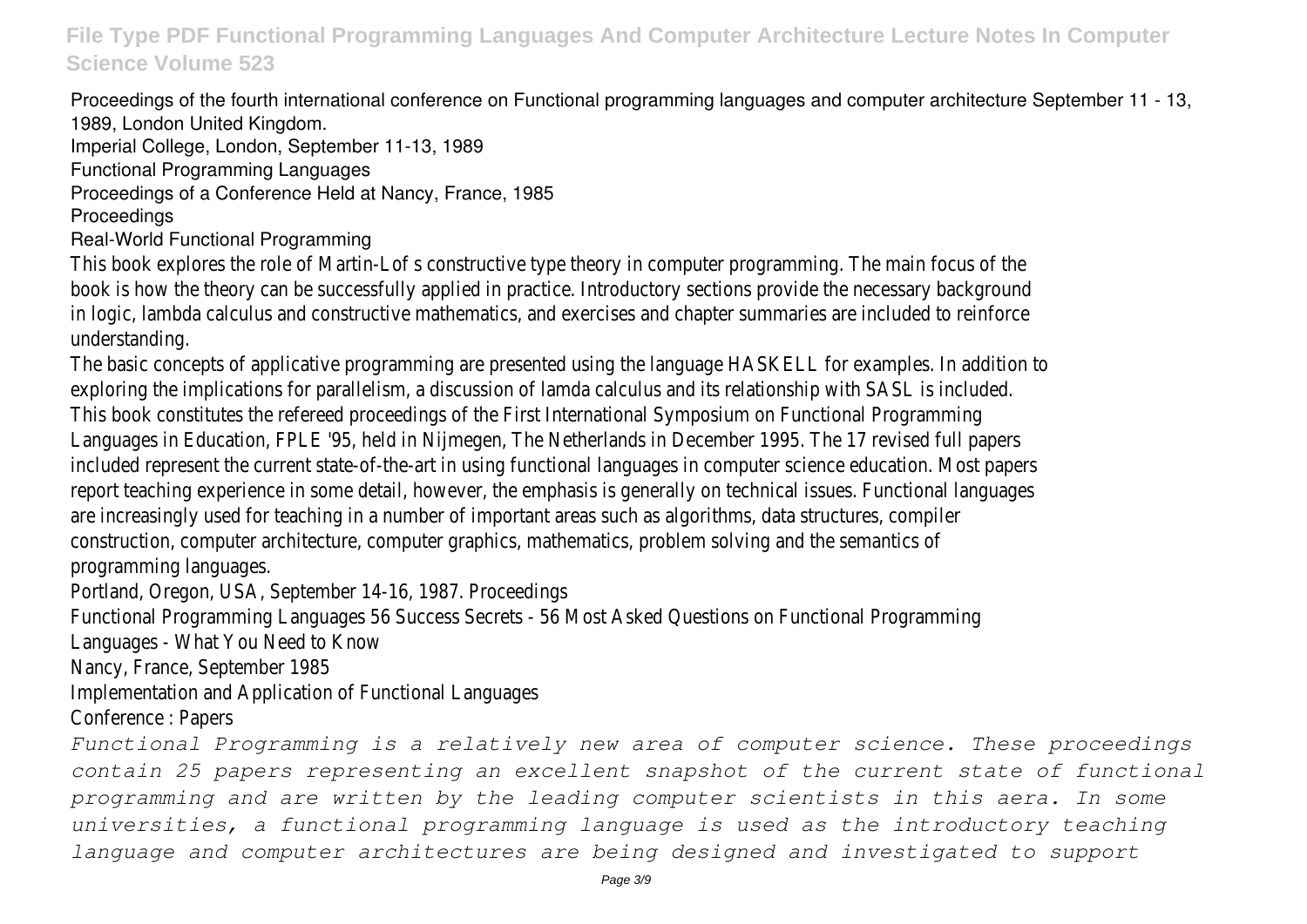#### *functional languages.*

*There has never been a Functional Programming Languages Guide like this. It contains 56 answers, much more than you can imagine; comprehensive answers and extensive details and references, with insights that have never before been offered in print. Get the information you need--fast! This all-embracing guide offers a thorough view of key knowledge and detailed insight. This Guide introduces what you want to know about Functional Programming Languages. A quick look inside of some of the subjects covered: Scala (programming language) - Tail recursion, Software design pattern, Hello world program - Variations, XQuery - Examples, Garbage collection (computer science) - Availability, Assignment (computer science) Single assignment, Haskell (programming language) History, Knowledge-based engineering - Languages for KBE, Scala (programming language) - Comparison with other JVM languages, Arity Unary, Inductive programming, Persistent data structure - Trees, Functional programming, Object-oriented programming - Formal semantics, Scala (programming language) - Case classes and pattern matching, Functional programming - History, Functional programming - Type systems, Control flow - Loops, System F-sub, Programming languages - Refinement, Arity Nullary, Subroutine - Optimization of subroutine calls, Quantum programming, BitC Language innovations, Imperative programming - Imperative, procedural, and declarative programming, Pointer (computer programming) - Uses, Deterministic algorithm - What makes algorithms nondeterministic?, Functional programming - Use in industry, Functional programming - Efficiency issues, Expression-oriented programming language, Genetic programming - Program representation, Functional programming - Erlang, Lazy evaluation - Applications, Programming language - Refinement, Subroutine - Language support, and much more... This book uses a functional programming language (F#) as a metalanguage to present all concepts and examples, and thus has an operational flavour, enabling practical experiments and exercises. It includes basic concepts such as abstract syntax, interpretation, stack machines, compilation, type checking, garbage collection, and real machine code. Also included are more advanced topics on polymorphic types, type inference using unification, co- and contravariant types, continuations, and backwards code*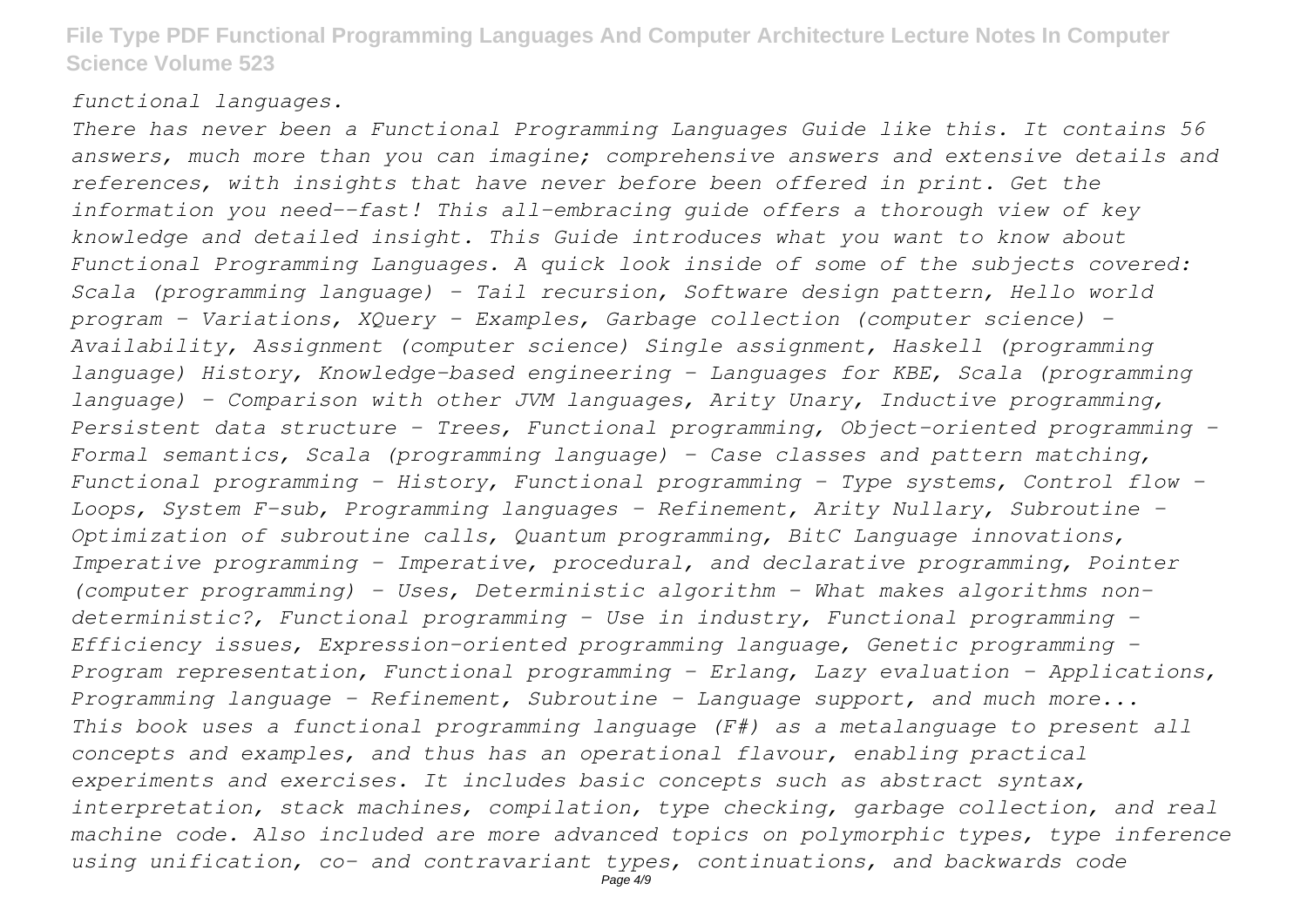*generation with on-the-fly peephole optimization. This second edition includes two new chapters. One describes compilation and type checking of a full functional language, tying together the previous chapters. The other describes how to compile a C subset to real (x86) hardware, as a smooth extension of the previously presented compilers.The examples present several interpreters and compilers for toy languages, including compilers for a small but usable subset of C, abstract machines, a garbage collector, and ML-style polymorphic type inference. Each chapter has exercises. Programming Language Concepts covers practical construction of lexers and parsers, but not regular expressions, automata and grammars, which are well covered already. It discusses the design and technology of Java and C# to strengthen students' understanding of these widely used languages.*

*Haskell*

*With examples in F# and C#*

*16th International Workshop, IFL 2004, Lübeck, Germany, September 8-10, 2004, Revised Selected Papers*

*The Fourth International Conference on Functional Programming Languages and Computer Architecture*

*Proceedings of the Fourth International Conference on Functional Programming Languages and Computer Architecture*

Functional programming languages like F#, Erlang, and Scala are attractingattention as an efficient way to handle the new requirements for programmingmulti-processor and high-availability applications. Microsoft's new F# is a truefunctional language and C# uses functional language features for LINQ andother recent advances. Real-World Functional Programming is a unique tutorial that explores thefunctional programming model through the F# and C# languages. The clearlypresented ideas and examples teach readers how functional programming differsfrom other approaches. It explains how ideas look in F#-a functionallanguage-as well as how they can be successfully used to solve programmingproblems in C#. Readers build on what they know about .NET and learn wherea functional approach makes the most sense and how to apply it effectively inthose cases. The reader should have a good working knowledge of C#. No prior exposure toF# or functional programming is required. Purchase of the print book comes with an offer of a free PDF, ePub, and Kindle eBook from Manning. Also available is all code from the book.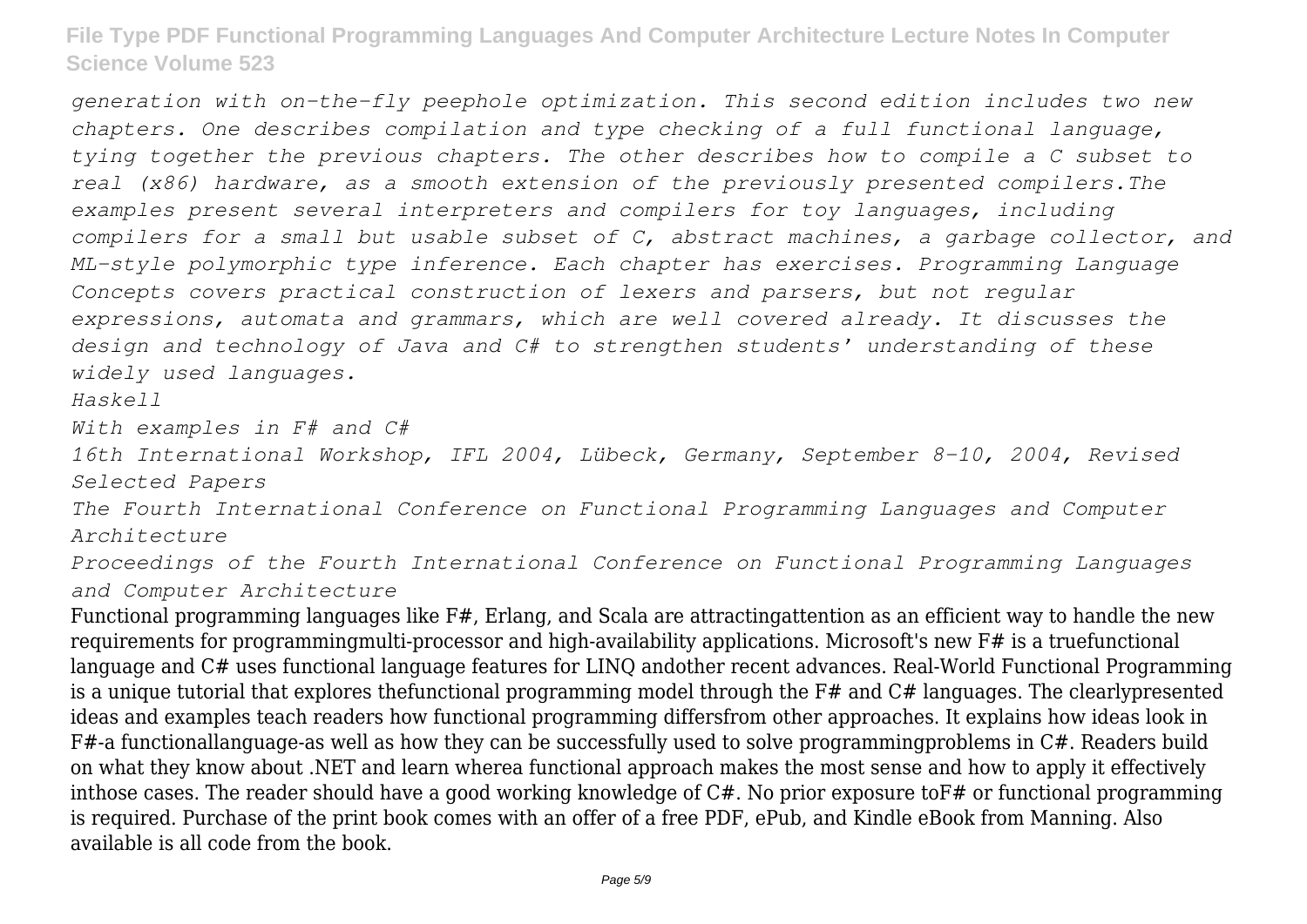This book presents a variety of widely used algorithms, expressing them in a pure functional programming language to make their structure and operation clearer to readers. In the opening chapter the author introduces the specific notations that constitute the variant of Scheme that he uses. The second chapter introduces many of the simpler and more general patterns available in functional programming. The chapters that follow introduce and explain data structures, sorting, combinatorial constructions, graphs, and sublist search. Throughout the book the author presents the algorithms in a purely functional version of the Scheme programming language, which he makes available on his website. The book is supported with exercises, and it is suitable for undergraduate and graduate courses on programming techniques.

This book explores a subclass known as lazy functional languages, beginning with thetheoretical issues and continuing through abstract interpretation and offering improved techniquesfor implementation.

Elements of Functional Programming

Proceedings of the 1981 Conference on Functional Programming Languages and Computer Architecture, October 18-22,

1981, Wentworth-by-the-Sea, Portsmouth, New Hampshire

The Implementation of Functional Programming Languages

5th ACM Conference. Cambridge, MA, USA, August 26-30, 1991 Proceedings

Administrative Normal Form, Categorical Abstract MacHine, Closure (Computer Science), Continuation

*This volume contains the proceedings of the Third Conference on Functional Programming Languages and Computer Architecture held in Portland, Oregon, September 14-16, 1987. This conference was a successor to two highly successful conferences on the same topics held at Wentworth, New Hampshire, in October 1981 and in Nancy, in September 1985. Papers were solicited on all aspects of functional languages and particularly implementation techniques for functional programming languages and computer architectures to support the efficient execution of functional programs. The contributions collected in this volume show that many issues regarding the implementation of Functional Programming Languages are now far better understood.*

*In computer science, functional programming is a programming paradigm that treats computation as the evaluation of mathematical functions and avoids state and mutable data. It emphasizes the application of functions, in contrast to the imperative programming style, which emphasizes changes in state. Functional programming has its roots in lambda calculus, a formal system developed in the 1930s to investigate function definition, function application, and recursion. Many functional programming languages can be viewed as elaborations on the lambda calculus. This book is your ultimate resource for Functional Programming Languages. Here you will find the most up-to-date information, analysis, background and everything you need to know. In easy to read chapters, with extensive references and links to get you to know all there is to know about Functional Programming Languages right away, covering: Functional programming, Actant, Administrative normal form, Algebraic data type, Anonymous function, Append, Apply, Arrow (computer science), Brouwer-Heyting-Kolmogorov interpretation, Coinduction, Cons, Constructed product result analysis, Continuation-passing style, Corecursion, Currying, F-algebra, First-class function, Frenetic (programming language), Functional logic programming, Functional reactive programming, Generalized algebraic data type, Graph*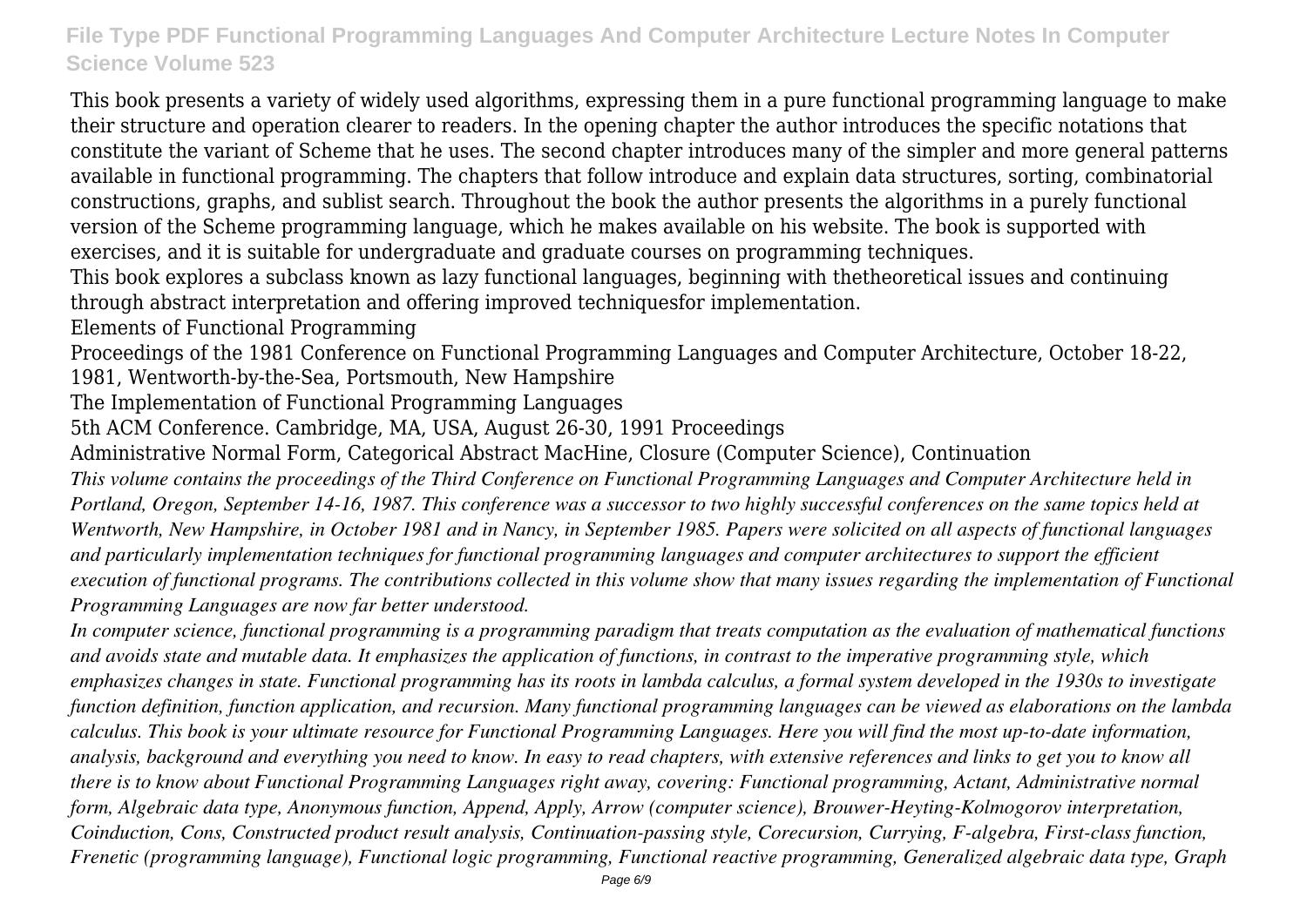*reduction machine, Higher-order function, Immutable object, Initial algebra, International Conference on Functional Programming, Journal of Functional Programming, Lambda (programming), List of functional programming topics, Lout (software), Erik Meijer (computer scientist), Monad (functional programming), Monad transformer, Nix package manager, Option type, Parser combinator, Partial application, Simon Peyton Jones, Prince XML, Pure function, Purely functional, Quark Framework, Regular number, Skew binary number system, Supercombinator, System F-sub, Total functional programming, Type class, Polymorphism (computer science), Type variable, Philip Wadler, Zipper (data structure), Comparison of programming paradigms, Programming paradigm, Abstraction (computer science), Array programming, ARS-based programming, Aspect-oriented programming, Attribute grammar, Attribute-oriented programming, Automata-based programming, Automata-based programming (Shalyto's approach), Automatic programming, Class invariant, Concept programming, Concurrent constraint logic programming, Constraint programming, Core concern, Data-directed programming, Data-driven programming, Dataflow programming, Declarative programming, Defensive programming, Design by contract, End-to-end principle, Event-driven programming, Exploratory programming, Extensible programming, Fate-sharing, Feature-oriented programming, Flow-based programming, FOSD Feature Algebras, FOSD Feature Interactions, FOSD metamodels, FOSD origami, FOSD Program Cubes, Function-level programming, Higher-order programming, Hop (software), Imperative programming, Inferential programming, Intentional programming, Interactive programming, Interface-based programming, Invariant-based programming, Jackson Structured Programming, JetBrains MPS, Knowledge representation and reasoning, Language-oriented programming, List of multi-paradigm programming languages, Literate programming, Logic programming, Metalinguistic abstraction, Metaprogramming, Modular programming, Non-structured programming, Nondeterministic programming, Object-oriented programming, Organic computing, Ousterhout's dichotomy, Parallel programming model, Partitioned global address space, Pipeline (software), Pipeline programming, Policy-based design...and much more This book explains indepth the real drivers and workings of Functional Programming Languages. It reduces the risk of your technology, time and resources investment decisions by enabling you to compare your understanding of Functional Programming Languages with the objectivity of experienced professionals.*

*Extends functional programming to solve I/O problems, while retaining usual verification features.*

*Copenhagen, Denmark, 9-11 June 1993*

*Algorithms for Functional Programming*

*Functional Programming*

*Lazy Functional Languages*

*Implementation of Functional Programming Languages*

*Please note that the content of this book primarily consists of articles available from Wikipedia or other free sources online. Pages: 25. Chapters: Administrative normal form, Categorical abstract machine, Closure (computer science), Continuation-passing style, Deforestation (computer science), Defunctionalization, Functional compiler, Graph reduction, Hash consing, Lambda lifting, Lazy evaluation, Partial application,*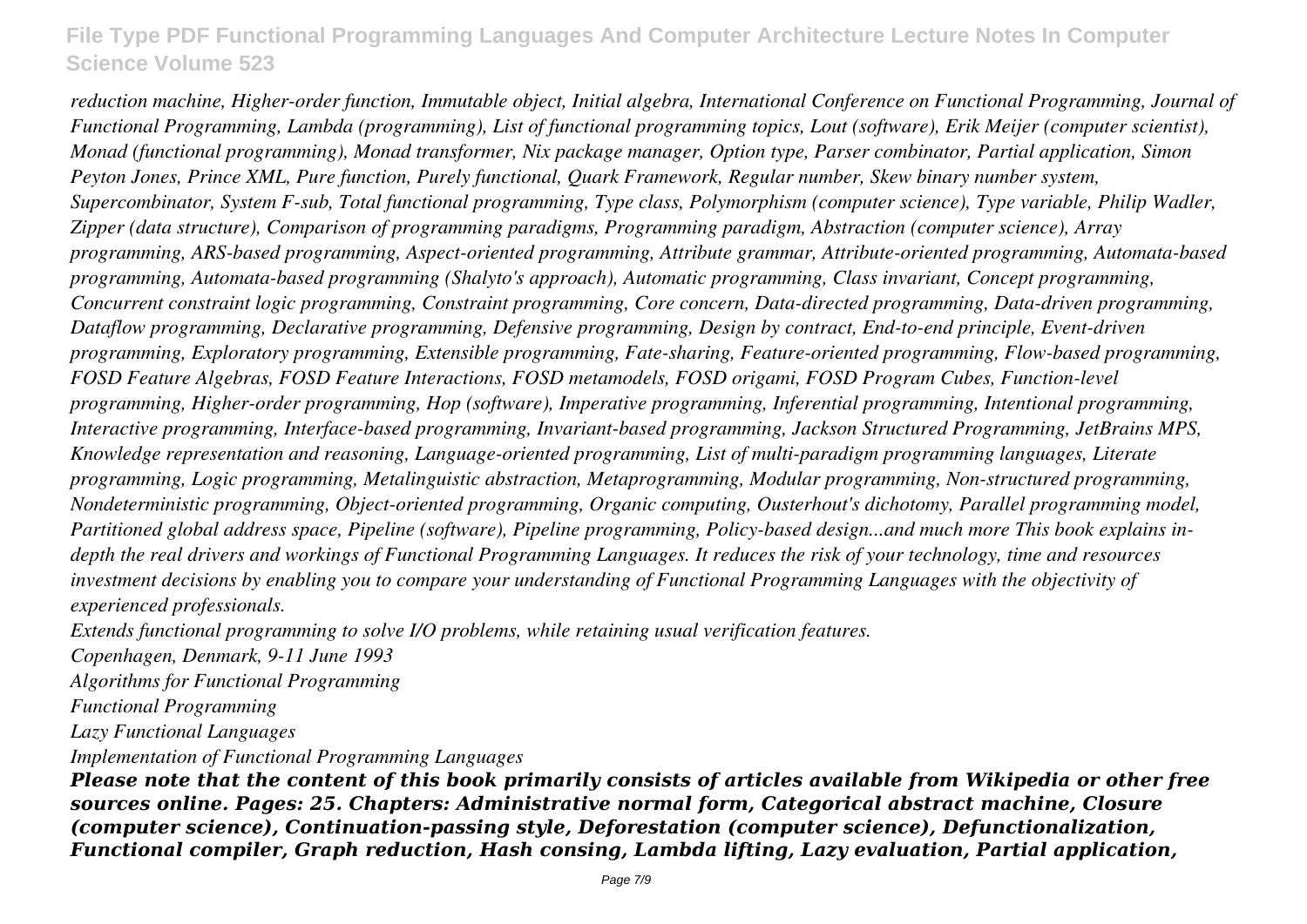*SECD machine, Strictness analysis, Supercombinator, Syntactic closure, Tail call, Thunk (functional programming). Excerpt: In computer science, a closure (also lexical closure or function closure) is a function or reference to a function together with a referencing environment-a table storing a reference to each of the non-local variables (also called free variables) of that function. A closure-unlike a plain function pointer-allows a function to access those non-local variables even when invoked outside of its immediate lexical scope. The concept of closures was developed in the 1960s and was first fully implemented in 1975 as a language feature in the Scheme programming language to support lexically scoped first-class functions. The explicit use of closures is associated with functional programming languages such as Lisp and ML, as traditional imperative languages such as Algol, C and Pascal did not support returning nested functions as results of higher-order functions and thus did not require supporting closures either. Many modern garbage-collected imperative languages support closures, such as Smalltalk (the first object-oriented language to do so) and C#. Support for closures in Java is planned for Java 8. The following fragment of Python 3 code defines a function counter with a local variable x and a nested function increment. This nested function increment has access to x, which from its point of view is a non-local variable. The function counter returns a closure containing a reference to the function increment, which increments...*

*Annotation This book presents latest research developments in the area of functional programming. The contributions in this volume cover a wide range of topics from theory, formal aspects of functional programming, graphics, and visual programming to distributed computing and compiler design. As is often the case in this community, the most prolific work comes out of the combination of theoretical work with its application on classical problems in computer science. Particular trends in this volume are: reasoning about functional programs; automated theorem proving for high-level programming languages; and language support for concurrency and distribution. The Trends in Functional Programming series is dedicated to promoting new research directions related to the field of functional programming and to investigate the relationships of functional programming with other branches of computer science.*

*Software -- Programming Techniques.*

*1st International Symposium FPLE '95 Nijmegen, The Netherlands, December 4-6, 1995. Proceedings The Optimal Implementation of Functional Programming Languages*

*Functional Programming Languages and Computer Architecture*

*Abstract Interpretation and Compilation*

*The Craft of Functional Programming*

*The Optimal Implementation of Functional Programming LanguagesCambridge University Press Functional programming languages and computer architecture : proceedings Type Theory and Functional Programming*